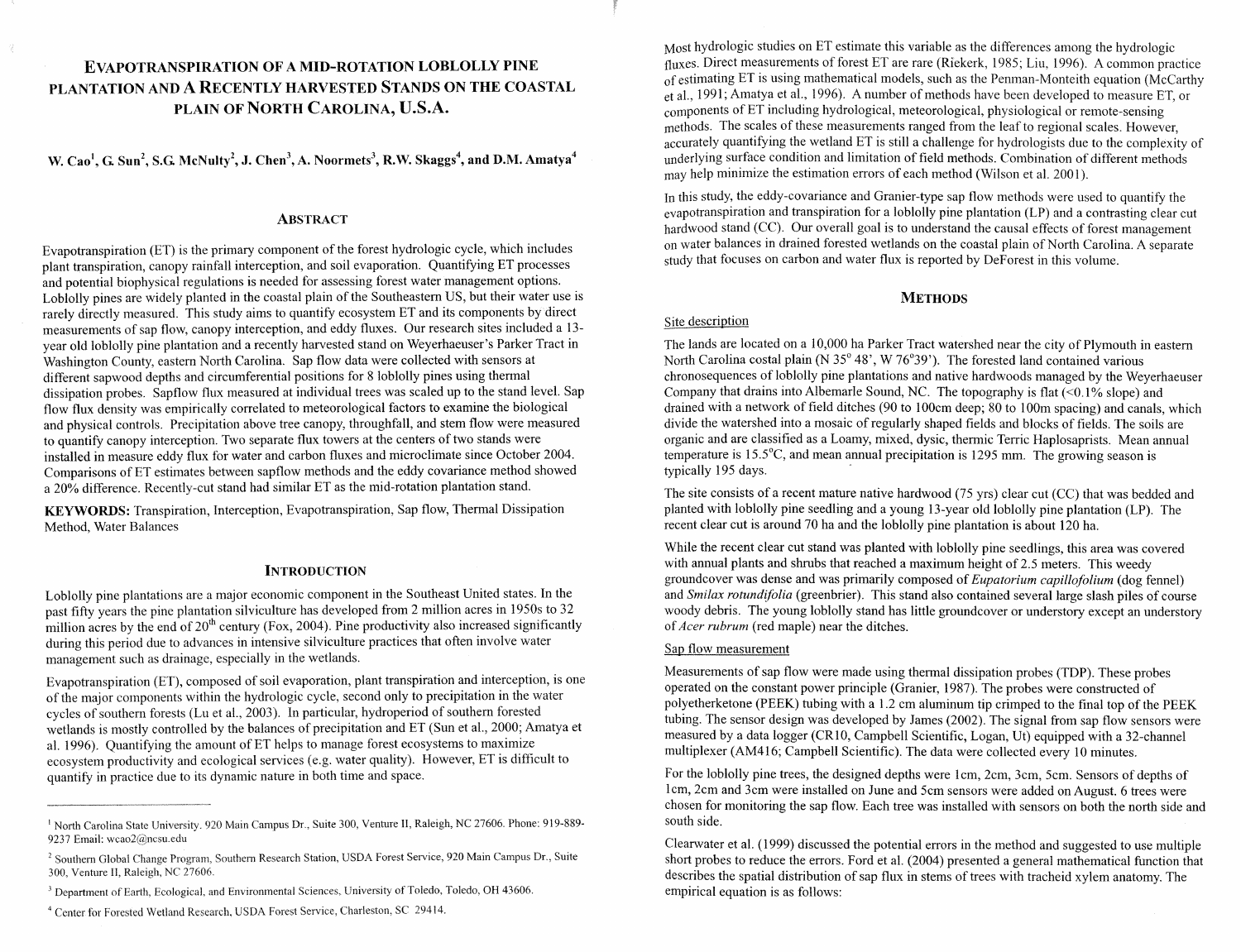$V=119K^{1.231}$  (Granier, 1987) Stemflow measurement

$$
K = \frac{\Delta T_m - \Delta T}{\Delta T}
$$

V: Sap flow density (g  $m^{-2}s^{-1}$ )

K: empirical parameter

 $\Delta T_m$ : Maximum temperature difference in a day (<sup>o</sup>C).

 $\Delta T$  : Temperature difference (<sup>o</sup>C)

The water loss for a single tree can be calculated by the following equation

 $F = \sum \pi (r_k^2 - r_{k-1}^2)V_k$  (Hatton et al. 1990)

F: Total water loss across the stem profile  $(cm<sup>3</sup>)$ .

 $r_k$ . The distance from the stem center to the  $k^{th}$  sensor.

 $V_k$  the sap flow density of k<sup>th</sup> sensor ( $cm^3cm^{-2}s^{-1}$ ).

The sap flux density of the deeper stem was estimated by the sap flux density distribution pattern found by Ford et a1 (2004) in the loblolly pine.

We scaled up data of single trees to whole stand by the following equation:

 $F_{stand} = F_{AT} * S_s / S_t$ 

 $F<sub>stand</sub>$ : Stand water loss (cm<sup>3</sup>)

 $F_{AT}$ : Average tree water loss for single trees (cm<sup>3</sup>).

 $S_{\nu}/S_{\nu}$ : Percentage of basal area of whole stand to the average tree.

## Eddy-covariance method

Turbulent water fluctuations were measured at 60ft above the forest floor using the 3-D sonic anemometer (wind and sonic temperature) and an infrared gas analyzer  $(CO<sub>2</sub>$  and  $H<sub>2</sub>O$  analyzer, Li-7500, Li-Cor, Lincoln, NE) in both sites. The data were processed with the "EC Processor" software. The 30-minute mean flux of LE was computed as the covariance of vertical wind speed and the concentration of water, after removing spikes in raw data (over 6 standard deviations), correcting sonic temperatures for humidity and pressure, and rotating wind coordinates around 2 axes so that mean vertical and mean cross-wind vectors equal zero for the 30-minute period. The data were corrected by double rotation method using the Webb-Pearrnan-Leuning expression (Webb et al., 1980; Paw et al., 2000; Massman & Lee, 2002).

The average ET in half hour could be estimated by transferring the LE (latent heat) to water volume by the equation:

ET~=LE\*1800/1000/(2501-2.368"T)

Where ET: evapotranspiration  $\text{mm}/0.5\text{h}$ )

LE: latent heat flux  $(J*m<sup>-2</sup>s<sup>-1</sup>)$ 

T: average air temperature in Celsius

The measured eddy fluxes are interpreted as representing total forest evapotranspiration. Studies showed that rainfall greatly influences the reliability of the eddy flux data (Meiresone, et al. 2003, Kumagai, et al. 2005). Some of our data gaps in raining days proved the influences of rainfall.

# Throughfall measurement

Three automatic logging raingages and 10 manual raingages were used to record throughfall continuously. They were put under the stand canopy. Throughfall was collected and dumped every field visit (at least every 2 week). The throughfall was calculated as the weighted average of measurements in different locations under the canopy.

next ty-

Two sets of hoses and containers were installed on two trees to measure the stem flow of loblolly pine. The volume of water in the boxes will be measured at least every two weeks.

# **RESULTS AND DISCUSSION**

# ET of Loblollv pine plantation and clear cut stand

Some data gaps were found for ET and transpiration data. When the eddy covariance data were processed by EC-Processor, some extremes were deleted. Some TDP sensors also had extreme or data gaps (Table **1).** 

For ET measured by the eddy-covariance method, the values of Loblolly pine and Clear cut stands are close in June and July. This may indicate that the vegetation on the coastal plain play a minor effect on the total ET during this period. The sufficient soil water for ET in the coastal wetland may be the reason to explain the similarity of the ET of these two places. On August and September, the Average ET of CC was higher than the LP.

The two study sites agreed well on hourly means of ET in some periods of June and July (Figure 1). Since these two sites were only 4 miles away, their weather conditions were similar in meteorology such as vapor pressure deficit, temperature and solar radiation. There difference mainly lies on the vegetation hydraulic conductivity and leaf area index. Daily variation of ET in the LP is bigger than that in the CC (Figure 21, although their mean values are close. This may be arisen from the instability of the EC processor.

# Components of ET of loblollv pine plantation

The transpiration of Loblolly pine measured by the Granier method accounted for about 50% of total ET measured by eddy covariance method. The interception accounted for 20% of total precipitation. The total stemflow from May to September only accounted for 1.6% of total precipitation and could be neglected when analyzing the water balance. The summary of transpiration and interception accounted for 80% of ET measured by the eddy covariance in July and August.

Because the evaporation is small in closed canopy stands, the ET was approximated as the surn of canopy interception and tree transpiration. These two items only accounted for 80% of total ET measured by the eddy covariance method. This 20% discrepancy may be caused the system errors. Similar conclusions were reported by Wilson (2001) using the same methods.

In June, sensors of three depths (lcm, 2cm and 3cm) were used to scale up sap flow to the tree. From the diurnal variation of sap flux density (Figure 3), the value was biggest on the 2cm depth. The values of lcm depth and 3cm depth had similar ranges.

|           |                                                                 |                     | Table 1. Measurement Periods of ET and Transpiration (Tr) from June to September, 2005. |                           |
|-----------|-----------------------------------------------------------------|---------------------|-----------------------------------------------------------------------------------------|---------------------------|
|           | June                                                            | July                | Aug                                                                                     | Sep                       |
| ET for CC | $11^{th}$ -26 <sup>th</sup> , 30 <sup>th</sup>                  | $1^{st} - 31^{st}$  | $1^{st} - 8^{th}$ , $17^{th} - 31^{st}$                                                 | $1^{st} - 12^{th}$        |
| ET for LP | $10^{th}$ -22 <sup>nd</sup> .25 <sup>th</sup> -28 <sup>th</sup> | $8^{th} - 18^{th}$  | $5^{th} - 15^{th}$                                                                      | $5^{th}$ - $9^{th}$       |
| Tr for LP |                                                                 | $17^{th} - 26^{th}$ | $6^{th}$ -15 <sup>th</sup> , 18 <sup>th</sup> -28 <sup>th</sup>                         | $Q^{th}$ 17 <sup>th</sup> |

#### **Table 2. Monthly ET in Loblolly Pine Plantation (LP) and Clear Cut )and (CC) by EC method and Tr of LP by sap flow measurement**

| Month |        | $ET$ of $CC$ (mm) | $ET$ of $LP$ (mm) |               |
|-------|--------|-------------------|-------------------|---------------|
|       | total  | Daily average     | total             | Daily average |
| Jun.  | 03.5   | 3.45              | 107.7             | 3.59          |
| Jul.  | 119.1  | 3.84              | 26.5              | 4.08          |
| Aug.  | ! 18.1 | 3.81              | 94.3              | 3.04          |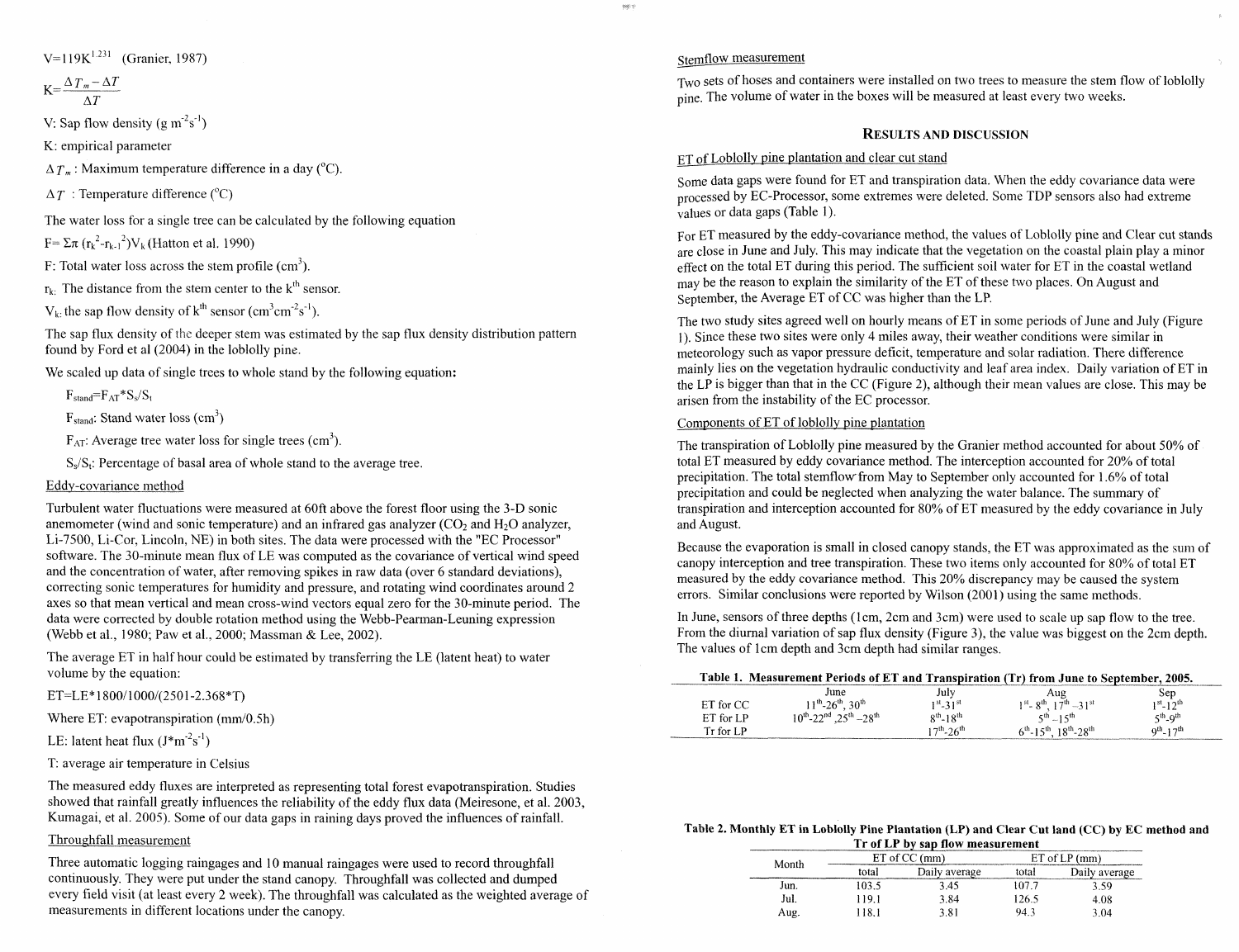

**'Fable 3. klonthly canopy interception (CI), throughfall (TF), evapotranspiration (ET) and** 

|       | Table 3. Monthly canopy interception (CI), throughfall (TF), evapotranspiration (ET) and |                  |                                                                   |                     |                       |       |              |  |  |  |
|-------|------------------------------------------------------------------------------------------|------------------|-------------------------------------------------------------------|---------------------|-----------------------|-------|--------------|--|--|--|
| Month | ET of LP<br>(mm)                                                                         | Tr of LP<br>(mm) | precipitation (P) in Loblolly pine plantation<br>Interception(mm) | Throughfall<br>(mm) | Precipitation<br>(mm) | ET/P  | $_{\rm I/P}$ |  |  |  |
| Jun.  | 107.7                                                                                    |                  | 39.8                                                              | ∣∩                  | 184.9                 | 0.582 | 0.215        |  |  |  |
| Jul.  | 126.5                                                                                    | 64 R             | 37 6                                                              |                     | 2122                  | 0.596 | 0.177        |  |  |  |
| Aug.  | 943                                                                                      | 62.3             | 37 Q                                                              | 0.7                 | 148.9                 | 0.633 | 0.255        |  |  |  |
| Sep.  | 63.6                                                                                     | 46.3             |                                                                   | 0.9                 | 56.2                  |       |              |  |  |  |



**Figure 1. Diurnal changes of sapflow measured by the Granier method.** 



#### **Figure2. Daily evapotranspiration of LB and CC measured by Eddy covariance method and transpiration of loblolly pine measured by sap flow measurements.**





**Figure 3. Daily sap flow rate with different sensor depths.** 

# **CONCLUSION**

We measured the ET of a loblolly pine plantation and a clear cut stand with eddy covariance method and transpiration of loblolly pine plantation with a sap flow method. The ET of the two sites was similar in the early summer although the vegetation type is totally different. That may indicate the coastal wetlands could maintain some level of ET when the ground water is sufficient for vegetation to transpire. Transpiration measured by the sapflow method plus interception was about 80% of ET measured by the eddy covariance method. The error may come from the sapflow or eddy-covariance method. One potential source of error for sap flow method is the scaling process.

More TDP sensors for deeper xylem will be added to improve the precision. We also plan to install instruments to quantify the soil water balances as an independent way to estimate ecosystem ET. Hydrological modeling, as a useful reference, will serve as contrast of measured data. Combination of all these methods is expected to advance our understanding of the evapotranspiration process.

## Acknowledgements

This study was supported by the Southern Global Change Program, USDA Forest Service, Raleigh, NC. We thank Sara Strickland, Michael Gavazzi and Johnny Boggs for site maintenance and Joe Bergman and the Weyerhaeuser Company for field assistance and providing study site.

# **REFERENCES**

- **1.** Amatya, D.M. 1996. Effects of controlled drainage on the hydrology of drained pine plantations in the North Carolina coastal plain. *Journal of Hydrology* 181: 211-232.
- 2. Clearwater, M. J., F. C. Meinzer, and others. 1999. Potential errors in measurement of nonuniform sap flow using heat dissipation probes. *Tree Physiology* 19: 681-687.
- **3.** Ford, C. R., C. E. Goranson, et al. 2004. Diurnal and seasonal variability in the radial distribution of sap flow: predicting total stem flow in *Pinus taeda* trees. *Tree Physiology* 24: *95* 1-960.